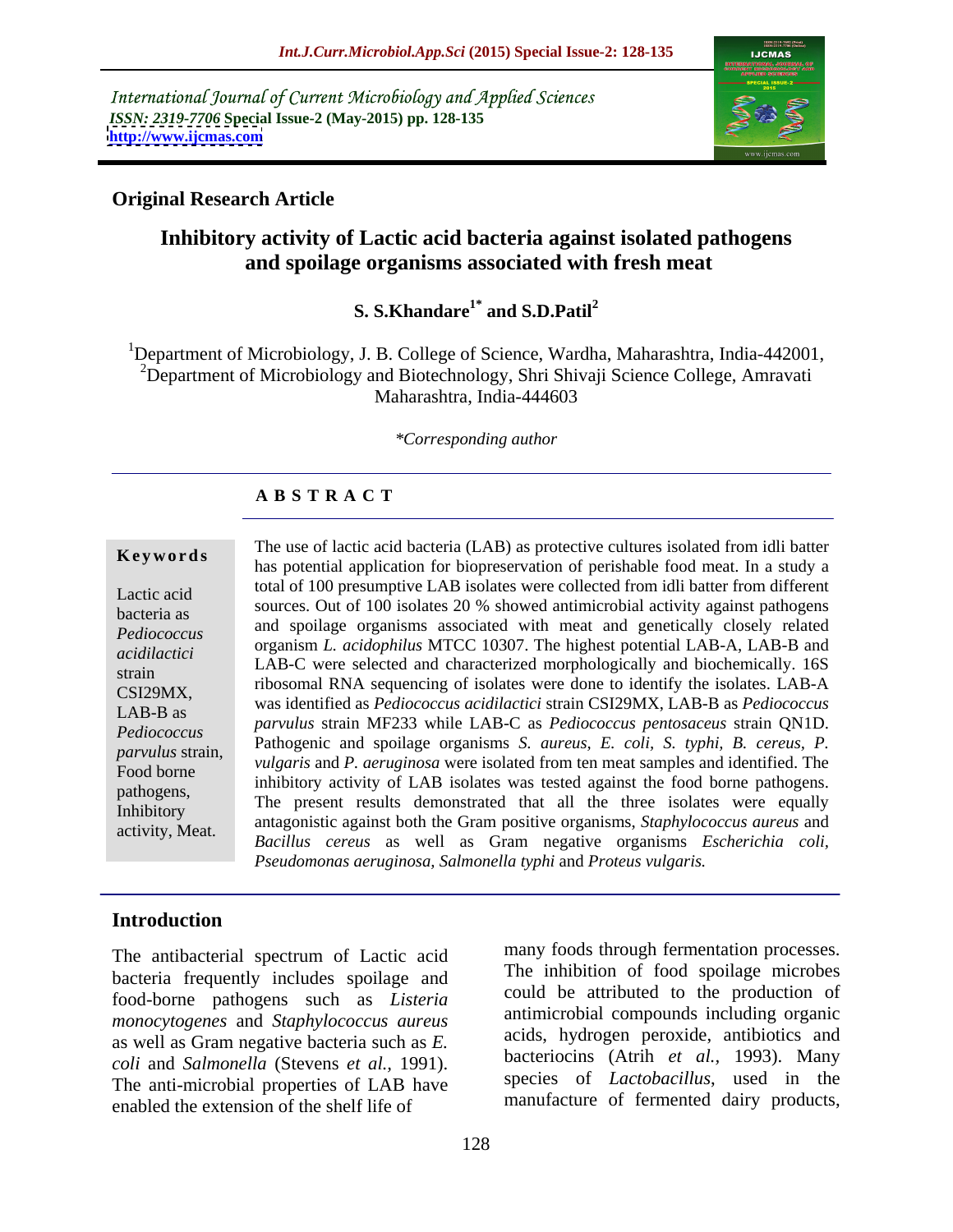inhibit the growth of other bacteria including **Isolation of pathogens and spoilage** the intestinal pathogens and spoilage organisms by producing anti-bacterial compounds or bacteriocins. Bacteriocins are Pathogens and spoilage organisms were polypeptides, with bactericidal or isolated from perishable food meat. Samples bacteriostatic activity against those bacteria which are closely related to the producer count, proteolytic organisms, pathogens and strain (Klaenhammer, 1988).

(Galvez *et al.,* 2008; Jack *et al.,* 1995).

The indicator organisms*L. acidophilus* **Identification of pathogens and spoilage** MTCC 10307 was procured from Microbial **organisms on the basis of biochemical** Type Culture Collection (MTCC) tests Chandigarh, India. Bacteriocinogenic LAB

The highest potential Bacteriocinogenic Lactic acid bacteria LAB-A, LAB-B and carbohydrate fermentation ability by (Khandare and Patil, 2014). 16S ribosomal *pentosaceus* strain QN1D.

## **organisms from meat**

were examined for initial pH, Total viable spoilage organisms.

The bacteriocins produced by Gram positive 10 gms of meat samples were homogenized bacteria, in particular, the lactic acid bacteria with blender. 1:10 dilutions were prepared display fairly broad inhibitory spectra with in 90 ml of 0.85% sterile physiological food preservative and therapeutic potentials saline. Serial dilutions were made upto  $10^{-7}$ Considering this quality, there has been an diluted samples from  $10^{-4}$ ,  $10^{-5}$ ,  $10^{-6}$  and  $10^{-7}$ increased concern in recent years on usage were inoculated in differential and selective of bacteriocins due to the wide spread over- media viz. Eosine methylene blue agar, prescribing of antibiotics and consequent Cystine Lactose Electrolite Deficient increased development of antibiotic medium, Mannitol salt agar, Pseudomonas resistance. isolation agar, Salmonella Shigella agar and **Material and Methods incubated at**  $37^{\circ}$ **C for 24 h.** -7 to obtain different number of bacteria. The  $-4$  10<sup>-5</sup> 10<sup>-6</sup> and 10<sup>-7</sup> ,  $10^{-5}$ ,  $10^{-6}$  and  $10^{-7}$ ,  $10^{-6}$  and  $10^{-7}$  $-6$  and  $10^{-7}$ and  $10^{-7}$ -7 Mannitol Egg Yolk Polymixin agar, and

# **tests**

were isolated from idli batter. Food borne The colonies of pathogens and spoilage pathogens isolated from meat obtained from organisms (PSO) obtained on selective and local market. Culture media and chemicals differential media were identified on the were obtained from HI media Mumbai. basis of Gram staining, Sugar fermentation, **Isolation of lactic acid bacteria** enzyme coagulase, urease and gelatinase. LAB-C were isolated from idli batter inoculating the LAB in glucose, lactose and RNA sequencing of isolates were done to methyl red, Voges Prousker, citrate identify the isolates. LAB-A was identified  $\qquad$  utilization and H<sub>2</sub>S production. The PSO as *Pediococcus acidilactici* strain were studied for production of enzyme, CSI29MX, LAB-B as *Pediococcus parvulus* urease and gelatinase (Aneja, 2003) and strain MF233 while LAB-C as *Pediococcus*  coagulase (Ananthanarayan and Paniker IMViC test, H2S production, production of Christen Gram procedure was used for staining. The PSO were tested for their carbohydrate fermentation ability by mannitol broth. PSO were tested for Indole, 2013).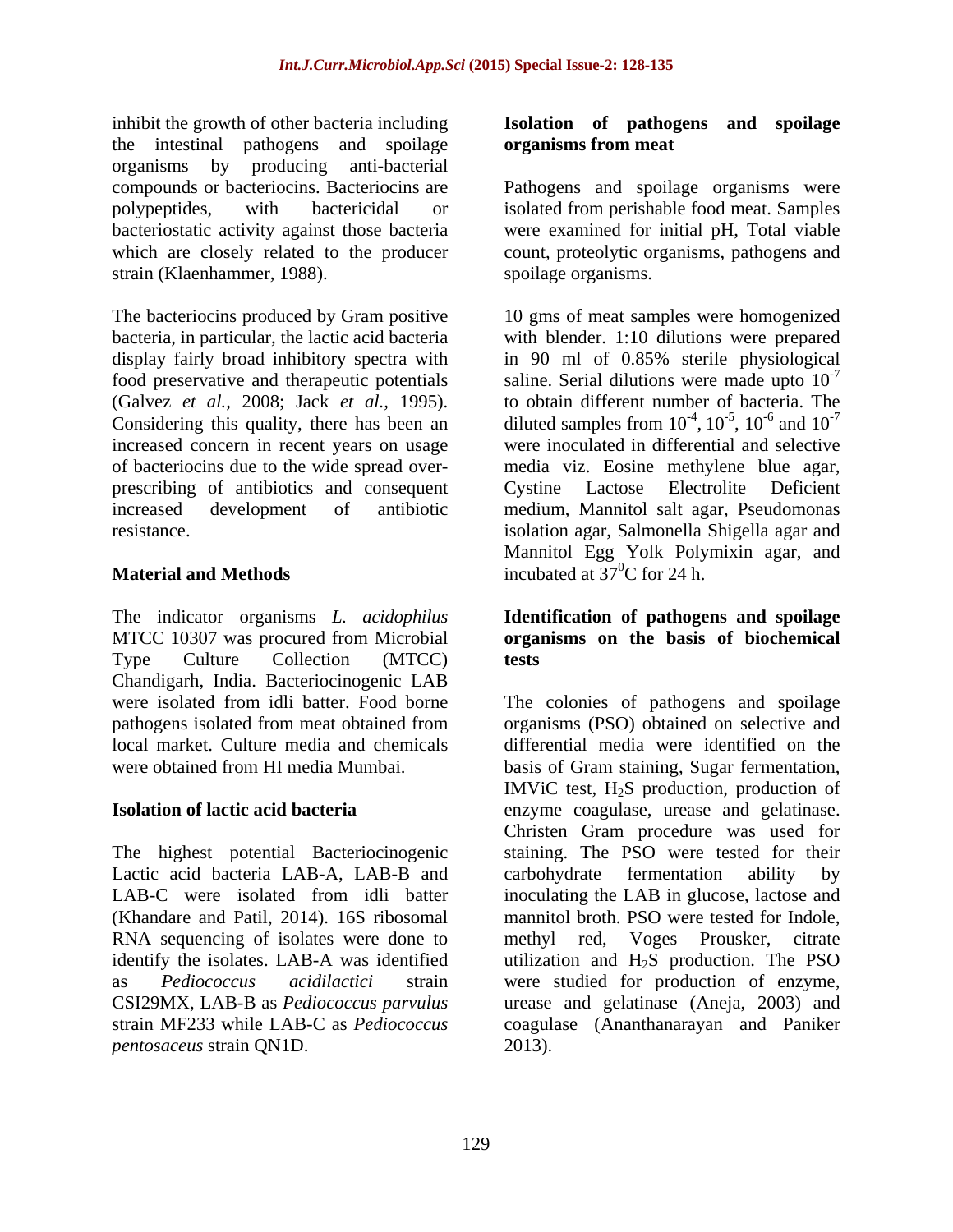The antimicrobial activity of positive and Voges Proskauer, citrate and bacteriocinogenic LAB isolates and standard strain of *L. acidophilus* MTCC 10307 was obtained by centrifugation at 12000 rpm, at showed Gram negative, motile rods agar plate and *L. acidophilus* MTCC 10307 on MRS agar. The wells of 2 mm were

pH, total viable count, proteolytic organisms  $x10^4$  cfu / ml, proteolytic organisms were<br>2.5 to 4.5x10<sup>4</sup> cfu /ml whereas PSO were 0.2

studied. On Eosine Methylene Blue agar the colony with green metallic sheen was

**Antimicrobial activity of** observed which showed Gram negative, **bacteriocinogenic LAB against food borne**  sluggishly motile rods fermenting glucose, **pathogens and spoilage organisms** lactose and mannitol with production of acid and gas. Indole, methyl red tests were  $H<sub>2</sub>S$  tests were negative.

tested against PSO obtained from perishable The isolated green coloured colonies on food meat. Cell free supernatant (CFS) was Cystine Lactose Electrolyte Deficient agar 4<sup>o</sup>C for 13 min. To eliminate the possible fermenting glucose and mannitol with inhibitory effect of either hydrogen peroxide production of acid and gas, lactose was not or lactic acid on the indicator strain, pH was fermented. Indole, methyl red, citrate, H2S neutralized and catalase treated supernatant and protease tests were positive while Voges of overnight culture was used (Ogunbanwo Proskauer test was negative. On Mannitol *et al.,* 2003). Supernatant was sterilized by salt agar pink coloured colonies were filtration through 0.22 mm millipore observed which showed Gram positive membrane filter. 500 µl of 24 h broth culture cocci, non motile, fermenting glucose, of *S. aureus*, *E. coli. S. typhi. B. cereus P.* lactose and mannitol with production of only *vulgaris* and food spoilage organism *P.*  acid. Indole and citrate tests were negative *aeruginosa* was seeded on Muller- Hinton and methyl red, Voges Proskauer, coagulase showed Gram negative, motile tests were positive.

bored and to each well 20 µl of CFS was Growth on Pseudomonas Isolation agar, added and incubated at  $37\text{ °C}$  for 24 h. showed white greenish colony found to be Antimicrobial activity was evaluated by Gram negative, actively motile rods, observing zone of inhibition (Narayanapillai fermenting glucose with production of acid *et al.,* 2012).The antimicrobial activity of while lactose and mannitol were not LAB isolates was compared with standard fermented. Indole, methyl red, Voges strain of *L. acidophilus* MTCC 10307 Proskauer, H2S test were negative, while obtained from MTCC Chandigarh. citrate test was possitive. No enzyme **Results and Discussion** Shigella agar, black colony was observed Ten meat samples were examined for initial motile, rod shaped organisms fermenting and PSO. The pH of the sample ranges from acid and gas but no lactose fermentation. 6.8 -7.2. Total viable count was 7.0 to 10.2 Methyl red, citrate,  $H_2S$  test were positive, cfu / ml, proteolytic organisms were while indole,Voges Proskauer test were 2.5 to  $4.5x10<sup>4</sup>$  cfu /ml whereas PSO were 0.2 negative. On Mannitol Egg Yolk Polymyxin to  $3.5 \times 10^3$  cfu/ml. (Table 1). agar the pink orange colonies was formed The morphological and biochemical which ferments glucose with production of characteristics of isolates of meat were only acid. Mannitol was not fermented. production was observed. On Salmonella which showed, Gram negative, actively glucose and mannitol with production of that showed Gram positive, motile rods While gelatinase and Voges Proskauer test were positive (Table 2, Table 3).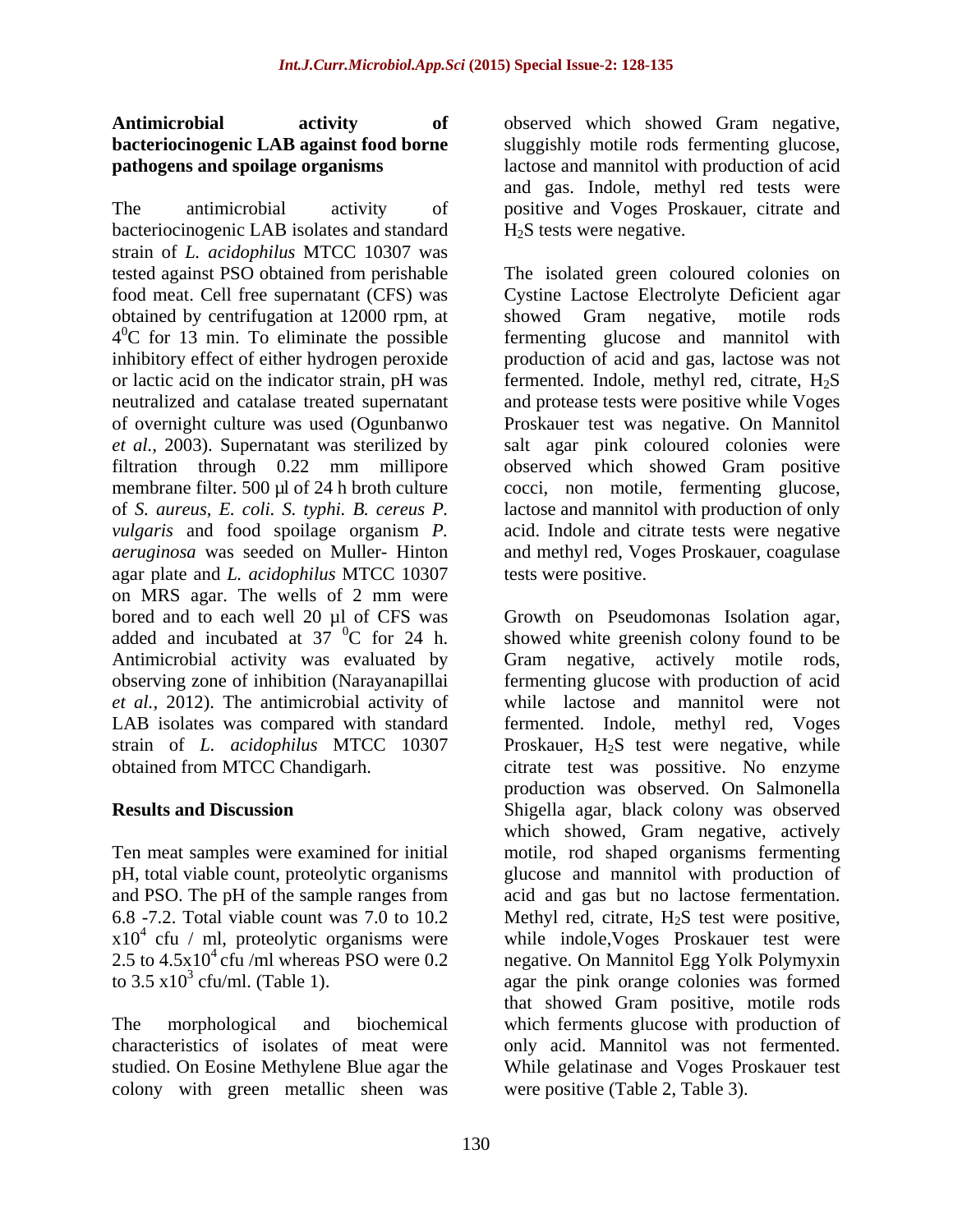The antimicrobial properties of associated with food or new food vehicles bacteriocinogenic *Pediococcus acidilactici* CSI29MX, *Pediococcus parvulus* MF233 with *L. acidophilus* MTCC 10307. The bacteria<br>results of antimicrobial activity medium demonstrated by the isolates in terms of phenotypic tests. In our study 100 % food were shown in Fig 1. A diameter >1mm and spoilage organisms. They were around the well was considered as a positive result. In the present study highest ZOI has  $CSI29MX$  viz  $15 + 1.0$  mm while *Pediococcus parvulus* MF233 and *Pediococcus pentosaceus* QN1D both *S. aureus* and *B. cereus. Pediococcus*  against Gram positive organisms *S. aureus* and 16 + 0.4 mm respectively. *Pediococcus*  against *P. vulgaris* with ZOI 13 + 0.6 mm. the activity with  $14 + 0.6$  mm and  $14 + 0.5$ mm ZOI against *S. aureus* and *B. cereus* with  $12 \pm 0.6$  mm and  $12 \pm 0.7$  mm ZOI

diseases has changed in the last two decades emerge and previously recognized against *B. cereus* and *S. aureus*. pathogens increase in occurrence or become

(Meng *et al.,* 1997).

and *Pediococcus pentosaceus* strain QN1D Bodhidatta *et al.* (2013) isolated food borne were tested against six food-borne pathogens from raw chicken, pork and fish. pathogenic and spoilage bacteria namely *E.*  In this study, only 97% of raw food samples *coli, S. aureus*, *B. cereus, P. vulgaris, S.* were found to contain bacterial enteric *typhi, P. aeruginosa* and were compared pathogens. For Bacterial identification the results of antimicrobial activity medium followed by conventional diameter of the zone of inhibition (ZOI) samples were found to contain pathogens been shown by *Pediococcus acidilactici* method of identification of present study was cultured on enrichment medium followed by conventional phenotypic tests. In our study 100 % food and spoilage organisms, They were identified by morphology, cultural characteristics and phenotypic tests The agreed with the method of Bodhidatta used for identification of isolates.

demonstrated 14 + 0.8 mm ZOI against Kazemipoor *et al.* (2012) had earlier Gram negative pathogen *E. coli*. reported greater activity of isolate MF15 *Pediococcus acidilactici* CSI29MX against *E. coli* showed activity with a ZOI of demonstrated 14  $\pm$ 0.6 mm ZOI against both  $12 \pm 0.8$  mm while MF6 showed activity *pentosaceus* QN1D showed highest activity study highest ZOI has been shown by and *B. cereus* with a ZOI of  $16 \pm 0.1$  mm  $1.0$  mm while *Pediococcus parvulus* MF233 *pentosaceus* QN1D showed ZOI 15  $\pm$  0.1 demonstrated 14  $\pm$  0.8 mm ZOI against mm against *P.aeruginosa* while lowest Gram negative pathogen *E. coli*. So the *Pediococcus parvulus* MF233 demonstrated *acidilactici* CSI29MX of present study was respectively. *L. acidophilus* MTCC 10307 LAB *Leuconostoc citreum* KB2, from boza, demonstrated lowest antimicrobial activity a drink from Turkey, which demonstrate against *S. aureus* and *B. cereus* respectively. to 22 mm as ZOI, while another strain In industrialized countries, the percentage of to 16 mm and 16.1 to 22 mm ZOI against *S*  the population suffering from food borne *aureus* and *B. subtilis* respectively. The disease each year has been reported to be up *Leuconostoc citreum* KB2 and *Lactobacillus*  to 30%. The epidemiology of foodborne *brevis* KB12 (1) strain was found to have partly because newly recognized pathogens than our strains, since wegot lower ZOI with a ZOI of  $20 \pm 1.3$  mm. In the present *Pediococcus acidilactici* CSI29MX viz 15 + and *Pediococcus pentosaceus* QN1D inhibitory spectra of *Pediococcus*  found to be more than isolate M6 while less than MF15. Kivinac (2011), isolated the antimicrobial activity against *B. cereus* 16.1 *Lactobacillus brevis* KB12 (1) showed 11.1 more potential of bacteriocin production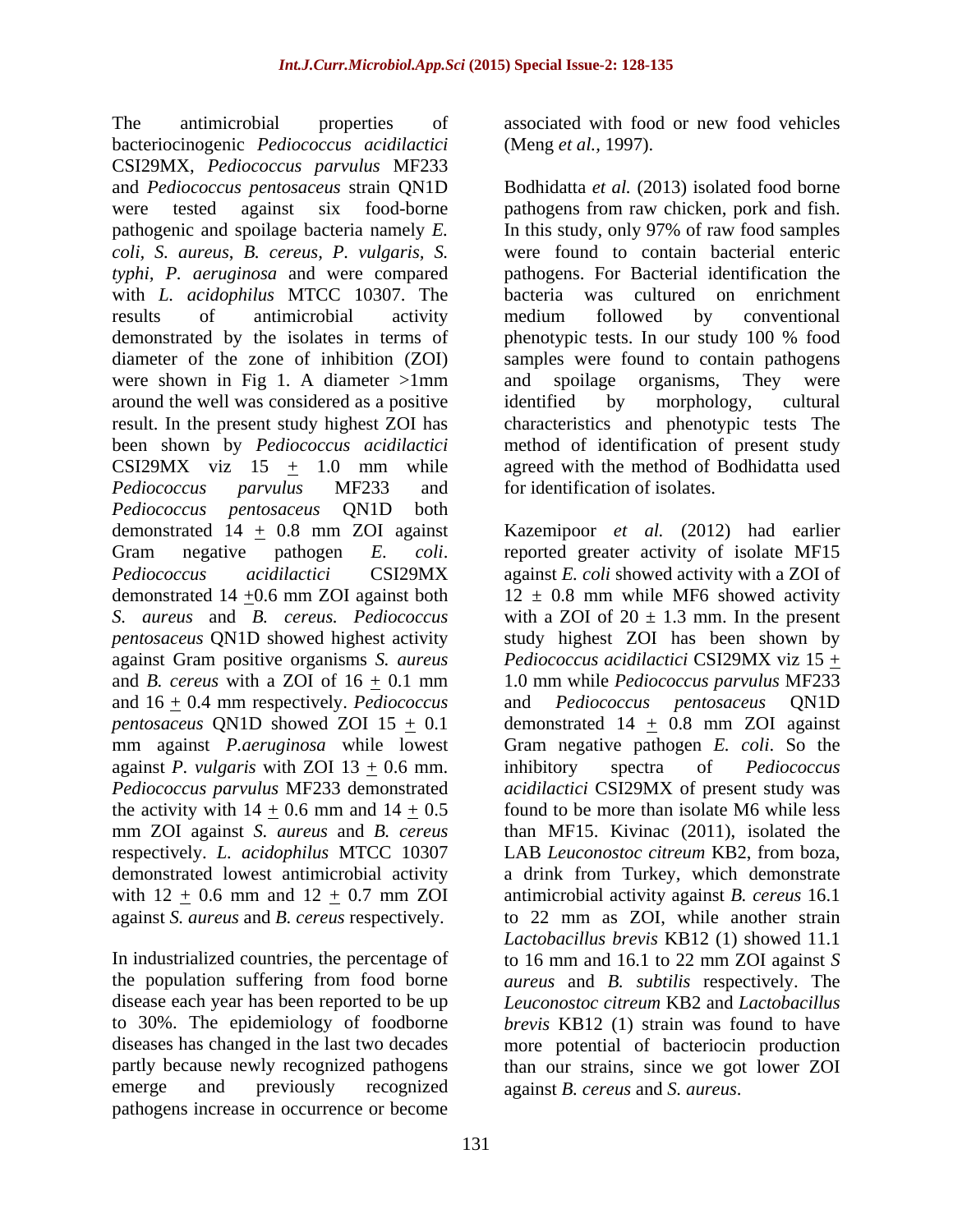|                |                            | Initial | TVC                  |                 |         |                                                                                                                                            |          |                                             |                  | Proteolytic |
|----------------|----------------------------|---------|----------------------|-----------------|---------|--------------------------------------------------------------------------------------------------------------------------------------------|----------|---------------------------------------------|------------------|-------------|
|                | Sample   Consistency       | pH      | $\frac{1}{1}$ x10    | $ ~\text{coli}$ | aureus  | typhi<br>$x10^3$                                                                                                                           |          | vulgar   aerugino                           | cereus           | organisms   |
|                | Colour odour               |         | cfu/ml $\times 10^3$ |                 | $x10^3$ |                                                                                                                                            |          | <i>is</i> $x10^3$ <i>sa</i> $x10^3$ $x10^3$ |                  | $x10^4$ cfu |
|                |                            |         |                      |                 |         | $\left  \int_{0}^{\pi}$ cfu /ml $\left  \int_{0}^{\pi}$ cfu /ml $\int_{0}^{\pi}$ cfu /ml $\left  \int_{0}^{\pi}$ cfu /ml $\right $ cfu /ml |          |                                             | cfu/ml           | /ml         |
| M1             | Fresh,<br>reddish          | 7.2     | 9.5                  |                 | $\sim$  | 1.8                                                                                                                                        | $-$      | $\sim$ $\sim$                               | <b>Service</b>   |             |
|                | odourless                  |         |                      |                 |         |                                                                                                                                            |          |                                             |                  |             |
| M <sub>2</sub> | Fresh, reddish pink,       | 6.8     |                      | $\sim$          |         | 1.2                                                                                                                                        |          | 2.4                                         |                  | 3.9         |
|                | odourless                  |         |                      |                 |         |                                                                                                                                            |          |                                             |                  |             |
| M3             | Fresh, Red, Bloody,        |         |                      | 2.6             | 2.1     | $\sim$                                                                                                                                     | $\sim$   |                                             | $\sim$           | 4.2         |
|                | odourless                  |         |                      |                 |         |                                                                                                                                            |          |                                             |                  |             |
| M4             | Fresh, Red, odourless      | 6.9     | 10.2                 | 2.9             |         | $\sim$                                                                                                                                     | $\sim$   | 3.2                                         | 1.8              | 4.5         |
|                | M5   Fresh, Red bloody,    |         | 10                   |                 | 2.8     | 1.3                                                                                                                                        | $\Omega$ |                                             | 0.6 <sub>0</sub> | 4.5         |
|                | odourless                  |         |                      |                 |         |                                                                                                                                            |          |                                             |                  |             |
|                | M6   Fresh, Red, odourless | 7.2     | 9.5                  |                 | 2.8     | 1.4                                                                                                                                        | 2.0      | 3.5                                         | 0.2              | 4.5         |
|                |                            |         |                      |                 |         |                                                                                                                                            |          |                                             |                  |             |
| M <sub>7</sub> | Fresh,<br>reddish          | 6.8     | 8                    | 1.6             | 2.5     | $\sim$                                                                                                                                     | $\sim$   | $\sim$                                      | $\sim$           | 3.0         |
|                | odourless                  |         |                      |                 |         |                                                                                                                                            |          |                                             |                  |             |
| M8             | Fresh, Red Bloody,         |         | 6.8                  |                 |         | $\sim$                                                                                                                                     | 1.5      | 3.0                                         |                  | 3.6         |
|                | odourless                  |         |                      |                 |         |                                                                                                                                            |          |                                             |                  |             |
| M9             | Fresh, Red, odourless      |         | 8.9                  |                 |         | 0.4                                                                                                                                        |          | 2.4                                         |                  | 3.4         |
| M10            | Fresh,<br>reddish          | 6.8     |                      | 0.9             |         | $\sim$                                                                                                                                     | $\sim$   | 2.0                                         |                  | 2.5         |
|                | odourless                  |         |                      |                 |         |                                                                                                                                            |          |                                             |                  |             |

## **Table.1** Physicochemical properties, pathogens and spoilage organisms of meat

**Table.2** Colony characteristics of pathogens and spoilage organisms obtained from meat

|                       |                                      | <b>Meat samples</b>                   |                                      |                                      |                                            |                                     |                                      |                             |                                    |                                      |
|-----------------------|--------------------------------------|---------------------------------------|--------------------------------------|--------------------------------------|--------------------------------------------|-------------------------------------|--------------------------------------|-----------------------------|------------------------------------|--------------------------------------|
| Media                 | M1                                   | M <sub>2</sub>                        | M <sub>3</sub>                       | M <sub>4</sub>                       | M <sub>5</sub>                             | M6                                  | M <sub>7</sub>                       | M <sub>8</sub>              | M <sub>9</sub>                     | M10                                  |
| <b>EMB</b><br>Agar    | Green<br>metallic<br>sheen<br>colony |                                       | Green<br>metallic<br>sheen<br>colony | Green<br>metallic<br>sheen<br>colony |                                            | $\sim 100$                          | Green<br>metallic<br>sheen<br>colony |                             |                                    | Green<br>metallic<br>sheen<br>colony |
| <b>CLED</b><br>agar   |                                      |                                       | Green<br>colony                      |                                      | Green<br>colony                            | Green<br>colony                     |                                      | Green<br>colony             | Green<br>colony                    |                                      |
| MS agar               |                                      |                                       | Small<br>pink<br>colony              |                                      | Small<br>pink<br>colony                    | Small<br>pink<br>colony             | Small<br>pink<br>colony              |                             |                                    | <b>CONTRACTOR</b>                    |
| PI agar               |                                      | Small<br>greenish<br>colony           |                                      | Small<br>greenish<br>colony          |                                            | Small<br>greenish<br>colony         |                                      | Small<br>greenish<br>colony | Small<br>greenish<br>colony        | Small<br>greenish<br>colony          |
| SS agar<br><b>MYP</b> | Black<br>centered<br>colony          | Black<br>centered<br>colony<br>$\sim$ | $\sim$                               | Pink                                 | <b>Black</b><br>centered<br>colony<br>Pink | Black<br>centered<br>colony<br>Pink |                                      |                             | <b>Black</b><br>centered<br>colony | $\overline{\phantom{0}}$             |
| Agar                  |                                      |                                       |                                      | orange                               | orange                                     | orange                              |                                      |                             |                                    |                                      |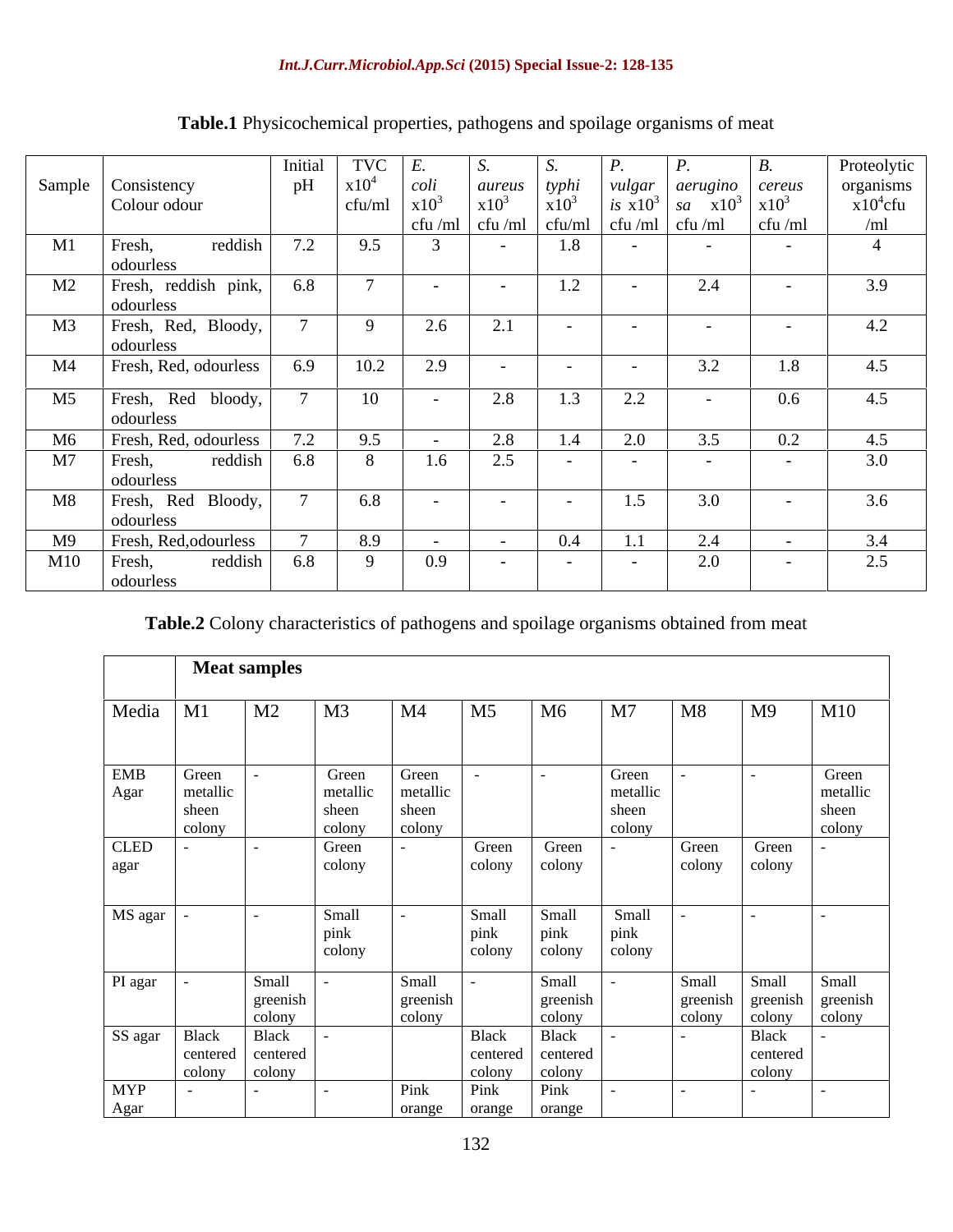| $\Big $ Colony on $\Big $ Gram<br>Gram<br>negative<br>rods | Motility<br>Sluggishly<br>motile |    | Sugar fermentation<br>  Glucose   Lactose   Mannitol |              | Enzyme<br>production | $H_2S$ Indole   M.R.   VP   Citrate |    |                |    |
|------------------------------------------------------------|----------------------------------|----|------------------------------------------------------|--------------|----------------------|-------------------------------------|----|----------------|----|
| EMB<br>Agar                                                |                                  |    |                                                      |              |                      |                                     |    |                |    |
|                                                            |                                  |    |                                                      |              |                      |                                     |    |                |    |
|                                                            |                                  |    |                                                      |              |                      |                                     |    |                |    |
|                                                            |                                  |    |                                                      |              |                      |                                     |    | Test Test Test |    |
|                                                            |                                  |    |                                                      |              |                      |                                     |    |                |    |
|                                                            |                                  | AG | AG                                                   | AG           |                      |                                     |    | $\sim$ $\sim$  |    |
|                                                            |                                  |    |                                                      |              |                      |                                     |    |                |    |
|                                                            |                                  |    |                                                      |              |                      |                                     |    |                |    |
| <b>CLED</b><br>Gram                                        |                                  | AG |                                                      | AG           | Protease             |                                     |    |                |    |
|                                                            | Highly<br>motile                 |    |                                                      |              |                      |                                     |    |                |    |
| Agar<br>negative,                                          |                                  |    |                                                      |              |                      |                                     |    |                |    |
| rods                                                       |                                  |    |                                                      |              |                      |                                     |    |                |    |
| MS agar<br>Gram                                            | Non                              |    | $\mathbf{A}$                                         | $\mathbf{A}$ | Coagulase            | ND                                  |    |                |    |
| possitive                                                  | motile                           |    |                                                      |              |                      |                                     |    |                |    |
| cocci                                                      |                                  |    |                                                      |              |                      |                                     |    |                |    |
|                                                            |                                  |    |                                                      |              |                      |                                     |    |                |    |
| PI agar<br>Gram                                            | Actively                         |    |                                                      |              |                      |                                     |    |                |    |
| negative                                                   | motile                           |    |                                                      |              |                      |                                     |    |                |    |
| rods                                                       |                                  |    |                                                      |              |                      |                                     |    |                |    |
| Gram<br>SS agar                                            | Highly                           | AG |                                                      | AG           |                      |                                     |    |                |    |
| negative                                                   | motile                           |    |                                                      |              |                      |                                     |    |                |    |
|                                                            |                                  |    |                                                      |              |                      |                                     |    |                |    |
| rods                                                       |                                  |    |                                                      |              |                      |                                     |    |                |    |
| MYP agar Gram                                              | Motile                           |    | ND                                                   |              | Gelatinase           | ND                                  | ND | $+$            | ND |
| positive,                                                  |                                  |    |                                                      |              |                      |                                     |    |                |    |
| rods                                                       |                                  |    |                                                      |              |                      |                                     |    |                |    |

**Table.3** Biochemical characteristics of pathogens and spoilage organisms obtained from meat

ND -Not determined, AG-Acid and gas production, A-Acid production, + Positive, - Negative



**Fig.1** Zone of inhibition shown by LAB isolates against pathogens and spoilage organisms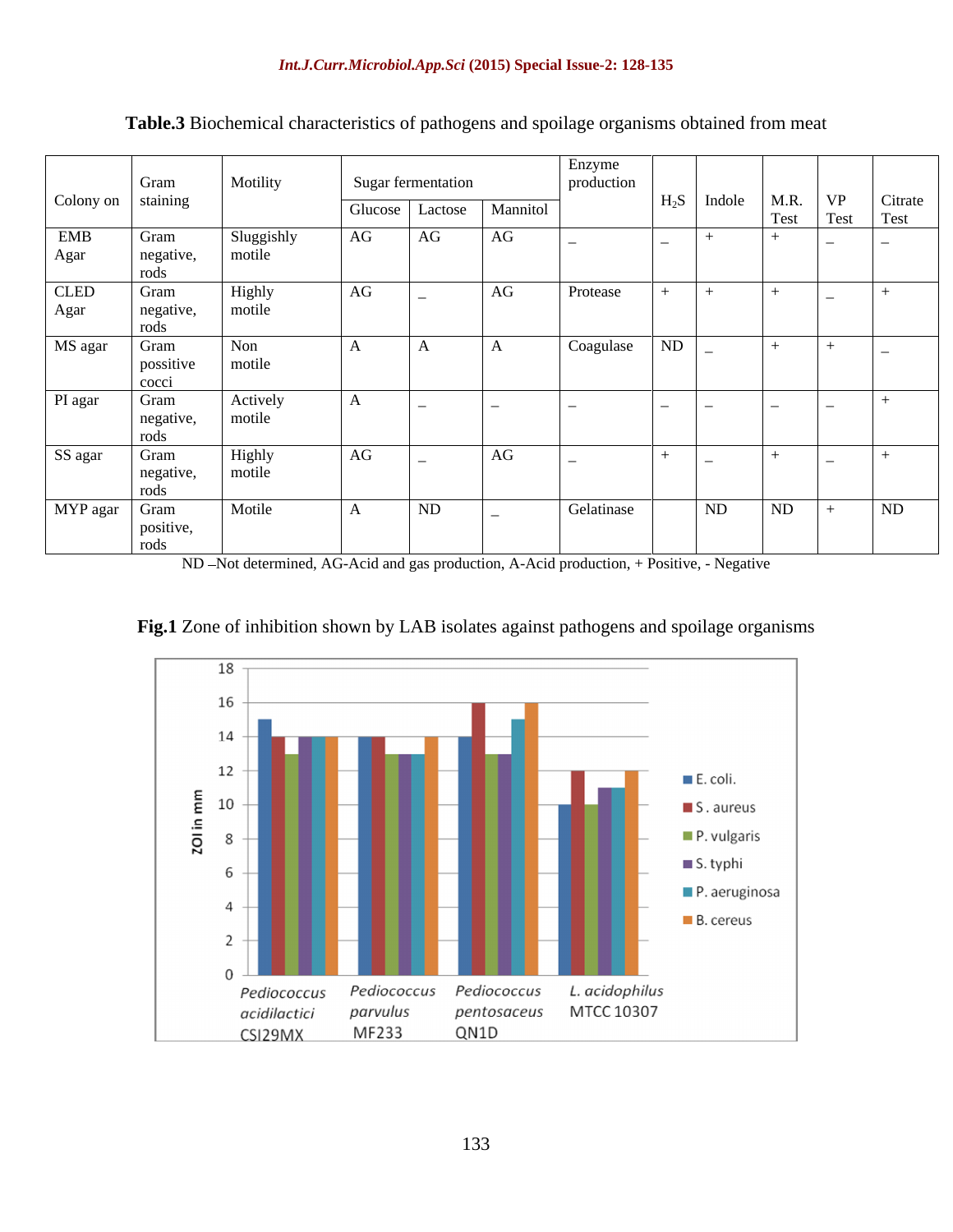The present results demonstrated that all the three isolates were equally antagonistic against both the Gram positive as well as Gram negative organisms. Also all the LAB Pp. 255, 257, 269–273. isolates demonstrated higher antimicrobial Atrih, A., Rekhif, N., Milliere, J.B., activity against pathogens and spoilage organisms compared with the activity of indicator strain *L. acidophilus* MTCC 10307. *plantarum* C19. *Can. J. Microbiol.,*

Narayanapillai *et al.* (2012) isolated LAB from chick intestine showed production of antimicrobial compounds against *E. coli, P. aeruginosa, S. typhi, S. aureus, B. cereus, P. mirabilis* and *K. pneumoniae*. This result showed similarity with the present study. The isolates of present study demonstrated from children in the same area of the antimicrobial activity against *E. coli, P. aeruginosa, S. typhi, S. aureus,* and *B.* 

According to Zottola *et al.* (1994) the effect of nisin produced by LAB *in situ* against Gram positive microorganisms like *Listeria, Staphylococcus* and *Clostridium* was demonstrated and there are only few reports Biotechnol., 28: 125–152. on Gram negatives. The effect of bacteriocin Jack, R.W., Tagg, J.R., Ray, 1995. produced *in situ* against Gram negative is of Bacteriocins of gram-positive greater importance since most of the food borne pathogens are Gram negatives. In the  $59(2)$ : 171–200. present study the LAB isolated showed Kazemipoor, M., Jasimah, C.W., Radzi, antimicrobial activity against Gram negative organism *E. coli., P. aeruginosa, P. vulgaris* and *S. typhi*. It is however difficult to comment on the reason for this variability in isolated from fermented vegetables the antimicrobial property amongst the isolates since each one was different from  $Des\, Sci.,\, 65(6).$ the other. S.S., Patil. S.D. 2014.

- Ananthanarayan, R., Paniker, C.K.J. 2013. A textbook of microbiology, 9th edn. 151.
- Aneja, K.R. 2003. Experiments in microbiology plant pathology and

biotechnology, Revised 4th edn. New age International (P) limited publishers, Daryaganj, New Delhi. Pp. 255, 257, 269–273.

- Lefebvre, G. 1993. Detection and characterization of a bacteriocin produced by *Lactobacillus*  39: 1173–1179.
- *cereus*. Bodhidatta, L., Srijan, A., Serichantalergs, O., Bangtrakulnonth, A., Wongstit wilairung, B., McDaniel, P., Mason, 2013. Bacterial pathogens isolated from raw meat and poultry compared with pathogens isolated from children in the same area of rural Thailand. *Southeast Asian J. Trop. Med. Public Health,* 44(2): 259 272.
	- Galvez, A., Lopez, R.L., Abriouel, H., Valdivia, E., Omar, N.B. 2008. Application of bacteriocins in the control of food borne pathogenic and spoilage bacteria. *Crit. Rev. Biotechnol.,* 28: 125–152.
	- $R.W., \quad Tagg, \quad J.R.,$ Bacteriocins of gram-positive bacteria. *Microbiol. Mol. Biol. Rev.,* 59(2): 171 200.
	- W.M., Khyrunnisa, B., Yaze, I. 2012. Screening of antibacterial activity of lactic acid bacteria isolated from fermented vegetables against food borne pathogens. *Arch. Des Sci.,* 65(6).
- **References** bacteriocinogenic lactic acid bacteria Khandare, S.S., Patil, S.D. 2014. Antibacterial activity of isolated from idli batter. *Int. J. Res. Biosci. Agri. Technol.,* 2(2): 147 151.
	- Universities Press, Himayatnagar Kivanç, M., Yilmaz, M., Çakir, E. 2011. Hyderabad (A. P.). Pp. 205. Isolation and identification of lactic acid bacteria from boza, and their